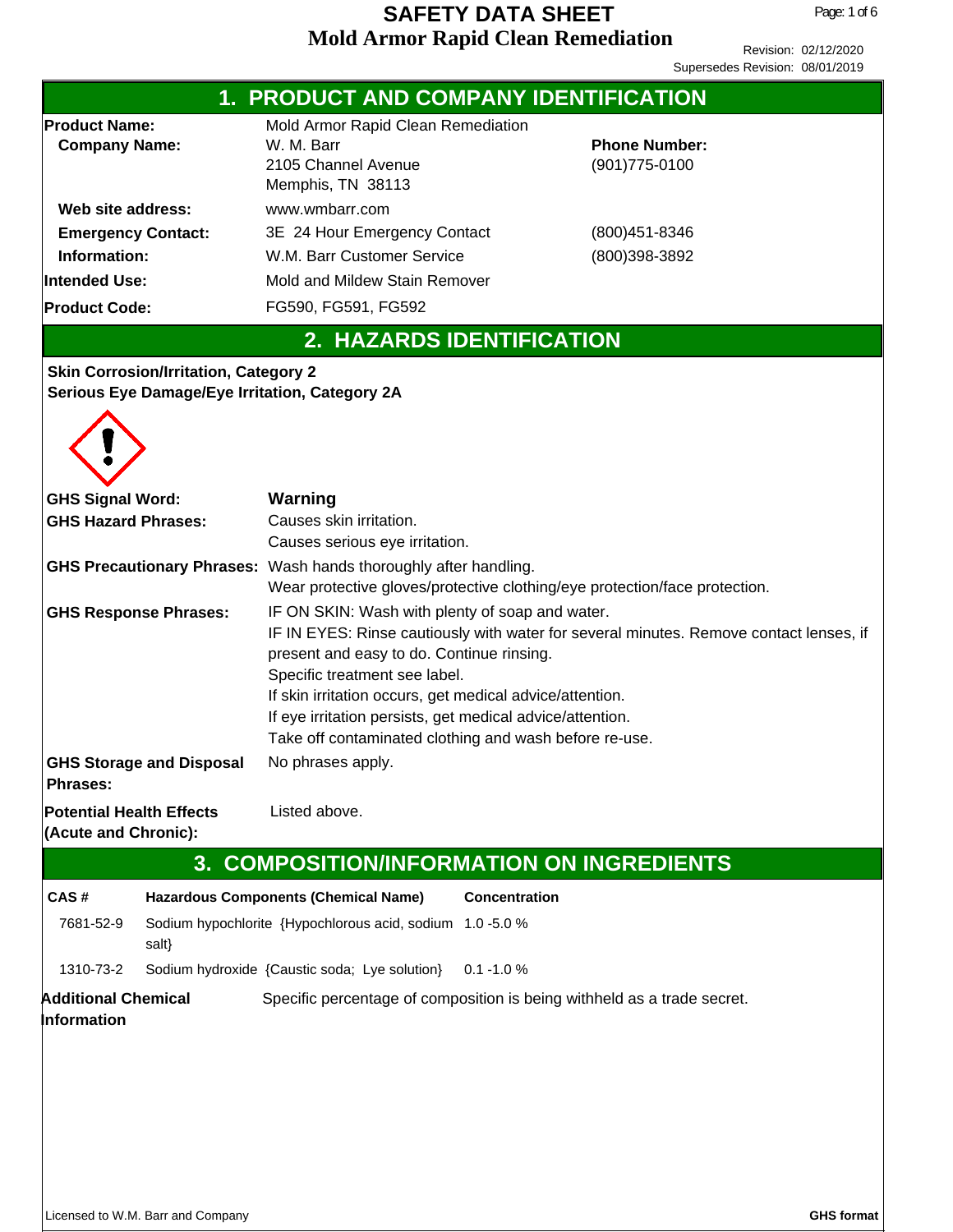|                                                                                | <b>4. FIRST AID MEASURES</b>                                                                                                                                                                                                                                 |
|--------------------------------------------------------------------------------|--------------------------------------------------------------------------------------------------------------------------------------------------------------------------------------------------------------------------------------------------------------|
| <b>Emergency and First Aid</b><br>Procedures:                                  | Inhalation:<br>If user experiences breathing difficulty, move to air free of vapors. Administer oxygen or<br>artificial respiration until medical assistance can be rendered.                                                                                |
|                                                                                | Skin contact:<br>Wash with soap and large quantities of water for at least 15 minutes. Seek medical<br>attention if irritation from contact persists.                                                                                                        |
|                                                                                | Eye contact:<br>Immediately flush eyes with water, remove any contact lens, continue flushing with water<br>for at least 15 minutes. Get medical attention.                                                                                                  |
|                                                                                | Ingestion:<br>If conscious, drink one or two glasses of water or milk, or give milk of magnesia. Never<br>attempt to give anything by mouth to an unconscious person. Call your poison control<br>center, hospital emergency room, or physician immediately. |
| <b>Signs and Symptoms Of</b><br><b>Exposure:</b>                               | Refer to Section 2.                                                                                                                                                                                                                                          |
| <b>Note to Physician:</b>                                                      | Treat symptomatically and supportively.                                                                                                                                                                                                                      |
|                                                                                | <b>5. FIRE FIGHTING MEASURES</b>                                                                                                                                                                                                                             |
| Flash Pt:                                                                      | <b>NA</b>                                                                                                                                                                                                                                                    |
| <b>Explosive Limits:</b>                                                       | LEL: N.D.<br>UEL: N.D.                                                                                                                                                                                                                                       |
| <b>Autoignition Pt:</b>                                                        | N.D.                                                                                                                                                                                                                                                         |
|                                                                                | Suitable Extinguishing Media: Non-combustible liquid - use extinguishing media for underlying cause of fire.                                                                                                                                                 |
| <b>Unsuitable Extinguishing</b><br>Media:                                      | None known.                                                                                                                                                                                                                                                  |
| <b>Fire Fighting Instructions:</b>                                             | Self-contained respiratory protection should be provided for fire fighters fighting fires in<br>buildings or confined areas. Use water spray to cool nearby containers and structures<br>exposed to fire.                                                    |
| <b>Flammable Properties and</b><br>Hazards:                                    | This material is non-combustible.                                                                                                                                                                                                                            |
| <b>Hazardous Combustion</b><br><b>Products:</b>                                | No data available.                                                                                                                                                                                                                                           |
|                                                                                | <b>6. ACCIDENTAL RELEASE MEASURES</b>                                                                                                                                                                                                                        |
|                                                                                |                                                                                                                                                                                                                                                              |
| <b>Steps To Be Taken In Case</b><br><b>Material Is Released Or</b><br>Spilled: | Clean-up:<br>Keep unnecessary people away, isolate hazard area and deny entry. Stay upwind, out<br>of low areas, and ventilate closed spaces before entering.                                                                                                |
|                                                                                | Small spills:<br>Take up the spilled liquid with sand, earth, or other noncombustible absorbent material<br>and place in a plastic container where applicable.                                                                                               |
|                                                                                | Large spills:<br>Dike far ahead of spill for later disposal.                                                                                                                                                                                                 |
|                                                                                | Keep material out of sewers, storm drains, surface waters, and soil. Sodium<br>hypochlorite is very toxic to aquatic life.                                                                                                                                   |
| Licensed to W.M. Barr and Company                                              | <b>GHS format</b>                                                                                                                                                                                                                                            |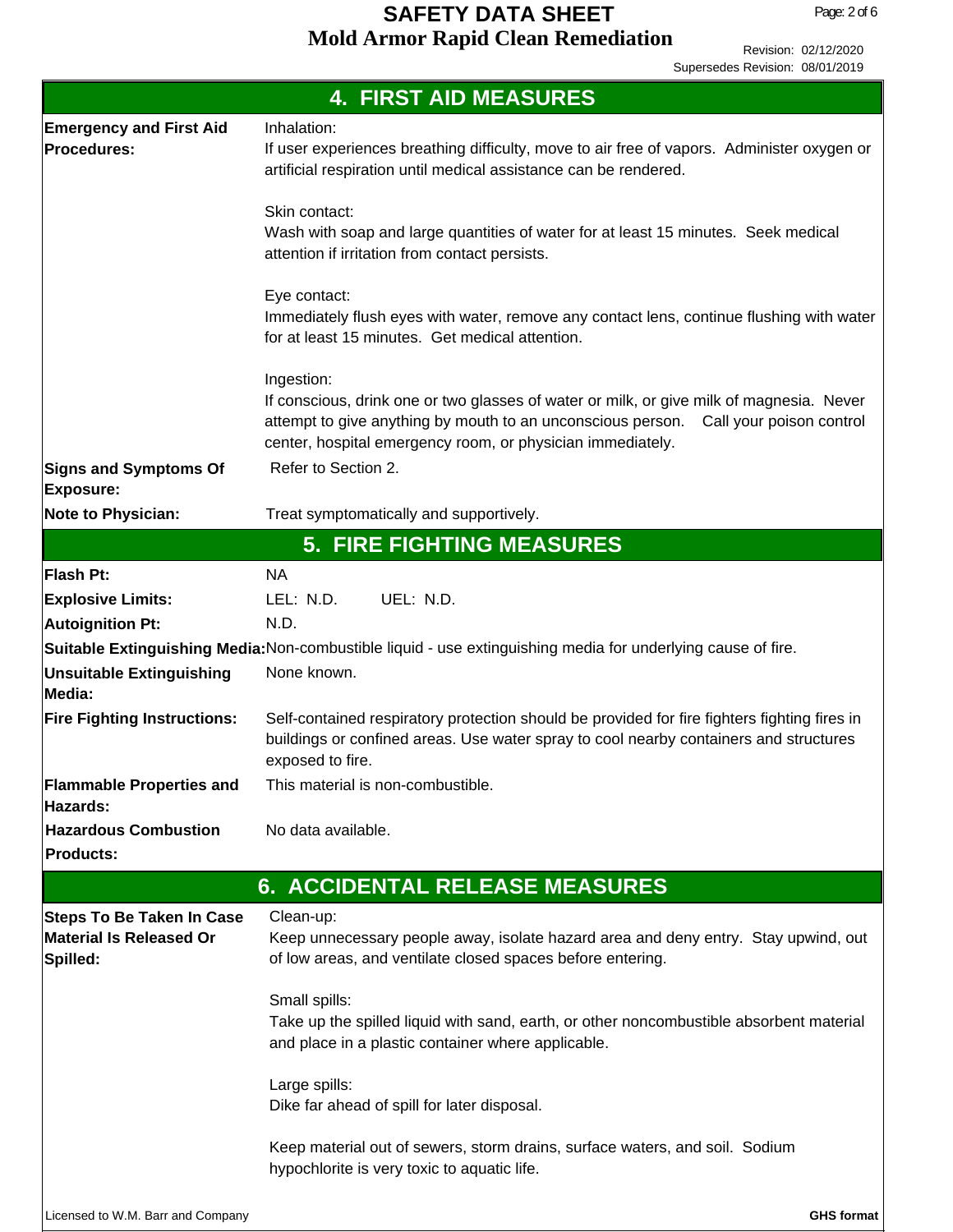|                                                                                     |                                                                                                                                                                                                                                                                                                                                                                                    | <b>7. HANDLING AND STORAGE</b>                                                           |                  |
|-------------------------------------------------------------------------------------|------------------------------------------------------------------------------------------------------------------------------------------------------------------------------------------------------------------------------------------------------------------------------------------------------------------------------------------------------------------------------------|------------------------------------------------------------------------------------------|------------------|
| <b>Precautions To Be Taken in</b><br>Handling:<br><b>Precautions To Be Taken in</b> | Read carefully all cautions and directions on product label before use. Since empty<br>container retains residue, follow all label warnings even after container is empty.<br>Dispose of empty container according to all regulations. Do not reuse this container.<br>Keep container tightly closed when not in use. Store in a cool, dry place. Protect from                     |                                                                                          |                  |
| Storing:                                                                            |                                                                                                                                                                                                                                                                                                                                                                                    | freezing. Avoid extreme high or low temperatures.                                        |                  |
|                                                                                     |                                                                                                                                                                                                                                                                                                                                                                                    | 8. EXPOSURE CONTROLS/PERSONAL PROTECTION                                                 |                  |
| CAS#<br><b>Chemical Name</b>                                                        | <b>Jurisdiction</b>                                                                                                                                                                                                                                                                                                                                                                | <b>Recommended Exposure Limits</b>                                                       | <b>Notations</b> |
| 1310-73-2<br>Sodium hydroxide<br>{Caustic soda; Lye solution}                       | <b>ACGIH TLV</b>                                                                                                                                                                                                                                                                                                                                                                   | CEIL: 2 mg/m3                                                                            |                  |
|                                                                                     | <b>OSHA PELS</b>                                                                                                                                                                                                                                                                                                                                                                   | PEL: 2 mg/m3                                                                             |                  |
| <b>Respiratory Equipment</b><br>(Specify Type):                                     | Ensure adequate ventilation.                                                                                                                                                                                                                                                                                                                                                       |                                                                                          |                  |
| <b>Eye Protection:</b>                                                              | Eye protection recommended.                                                                                                                                                                                                                                                                                                                                                        |                                                                                          |                  |
| <b>Protective Gloves:</b>                                                           | Rubber or neoprene gloves.                                                                                                                                                                                                                                                                                                                                                         |                                                                                          |                  |
| <b>Other Protective Clothing:</b>                                                   | Various application methods can dictate use of additional protective safety equipment,<br>such as impermeable aprons, etc., to minimize exposure. Before reuse, thoroughly<br>clean any clothing or protective equipment that has been contaminated by prior use.<br>Discard any clothing or other protective equipment that cannot be decontaminated, such<br>as gloves or shoes. |                                                                                          |                  |
| <b>Engineering Controls</b><br>(Ventilation etc.):                                  | Use only with adequate ventilation to prevent build-up of vapors. Open all windows and<br>doors. Use only with a cross ventilation of moving fresh air across the work area. If<br>strong odor is noticed or you experience slight dizziness, headache, nausea, or<br>eye-watering -- Stop -- ventilation is inadequate. Leave area immediately.                                   |                                                                                          |                  |
| Work/Hygienic/Maintenance<br><b>Practices:</b>                                      |                                                                                                                                                                                                                                                                                                                                                                                    | A source of clean water should be available in the work area for flushing eyes and skin. |                  |
|                                                                                     | Do not eat, drink, or smoke in the work area.                                                                                                                                                                                                                                                                                                                                      |                                                                                          |                  |
|                                                                                     | Wash hands thoroughly after use.                                                                                                                                                                                                                                                                                                                                                   |                                                                                          |                  |
|                                                                                     |                                                                                                                                                                                                                                                                                                                                                                                    | 9. PHYSICAL AND CHEMICAL PROPERTIES                                                      |                  |
| <b>Physical States:</b>                                                             | [X] Liquid<br>$[$ ] Gas                                                                                                                                                                                                                                                                                                                                                            | [ ] Solid                                                                                |                  |
| <b>Appearance and Odor:</b>                                                         | Clear.                                                                                                                                                                                                                                                                                                                                                                             |                                                                                          |                  |
|                                                                                     | Bleach odor.                                                                                                                                                                                                                                                                                                                                                                       |                                                                                          |                  |
|                                                                                     | Odor threshold not determined.<br>$12.5 - 13$                                                                                                                                                                                                                                                                                                                                      |                                                                                          |                  |
| pH:<br><b>Melting Point:</b>                                                        | N.D.                                                                                                                                                                                                                                                                                                                                                                               |                                                                                          |                  |
| <b>Boiling Point:</b>                                                               | >99.90 F                                                                                                                                                                                                                                                                                                                                                                           |                                                                                          |                  |
| Flash Pt:                                                                           | NA                                                                                                                                                                                                                                                                                                                                                                                 |                                                                                          |                  |
| <b>Evaporation Rate:</b>                                                            | N.D.                                                                                                                                                                                                                                                                                                                                                                               |                                                                                          |                  |
| Flammability (solid, gas):                                                          | No data available.                                                                                                                                                                                                                                                                                                                                                                 |                                                                                          |                  |
| <b>Explosive Limits:</b>                                                            | LEL: N.D.<br>UEL: N.D.                                                                                                                                                                                                                                                                                                                                                             |                                                                                          |                  |
| Vapor Pressure (vs. Air or<br>mm Hg):                                               | N.D.                                                                                                                                                                                                                                                                                                                                                                               |                                                                                          |                  |
| Vapor Density (vs. Air = 1):                                                        | $N.D. Air = 1$                                                                                                                                                                                                                                                                                                                                                                     |                                                                                          |                  |
|                                                                                     |                                                                                                                                                                                                                                                                                                                                                                                    |                                                                                          |                  |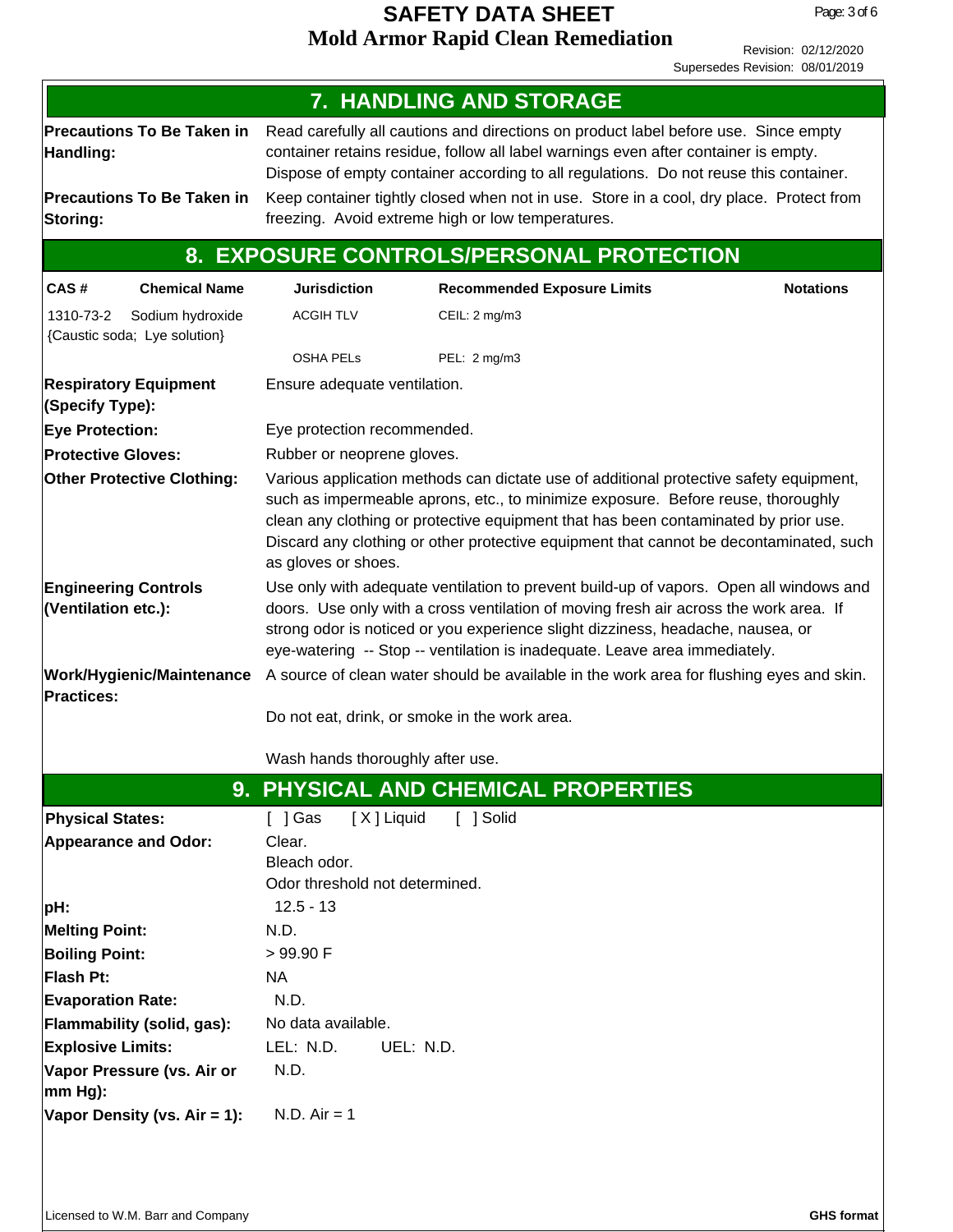|                                        | Supersedes Revision: 08/01/2019                                                                                                                                               |
|----------------------------------------|-------------------------------------------------------------------------------------------------------------------------------------------------------------------------------|
| Specific Gravity (Water = 1):          | $1.07 - 1.08$                                                                                                                                                                 |
| <b>Density:</b>                        | 8.92 - 9.17 LB/GL                                                                                                                                                             |
| <b>Solubility in Water:</b>            | Complete.                                                                                                                                                                     |
| <b>Octanol/Water Partition</b>         | N.D.                                                                                                                                                                          |
| <b>Coefficient:</b>                    |                                                                                                                                                                               |
| <b>Percent Volatile:</b>               | N.D.                                                                                                                                                                          |
| <b>Autoignition Pt:</b>                | N.D.                                                                                                                                                                          |
| <b>Decomposition Temperature: N.D.</b> |                                                                                                                                                                               |
| <b>Viscosity:</b>                      | N.D.                                                                                                                                                                          |
| <b>Additional Physical</b>             | $N.D. = Not Determined$                                                                                                                                                       |
| Information                            |                                                                                                                                                                               |
|                                        | <b>10. STABILITY AND REACTIVITY</b>                                                                                                                                           |
| Stability:                             | Unstable [ ]<br>Stable [X]                                                                                                                                                    |
| <b>Conditions To Avoid -</b>           | None known.                                                                                                                                                                   |
| Instability:                           |                                                                                                                                                                               |
|                                        | Incompatibility - Materials To Incompatible with acids, ammonia, or other household chemicals. Do not mix with acids,                                                         |
| Avoid:                                 | ammonia, or other household chemicals as dangerous fumes may result.                                                                                                          |
|                                        |                                                                                                                                                                               |
|                                        | Incompatible with strong oxidizing and reducing agents.                                                                                                                       |
|                                        | Hazardous Decomposition or Thermal decomposition may produce chlorine gas.                                                                                                    |
| <b>Byproducts:</b>                     |                                                                                                                                                                               |
| <b>Possibility of Hazardous</b>        | Will occur [ ]<br>Will not occur [X]                                                                                                                                          |
| <b>Reactions:</b>                      |                                                                                                                                                                               |
| <b>Conditions To Avoid -</b>           | None known.                                                                                                                                                                   |
| <b>Hazardous Reactions:</b>            |                                                                                                                                                                               |
|                                        | <b>11. TOXICOLOGICAL INFORMATION</b>                                                                                                                                          |
| <b>Toxicological Information:</b>      | This product was not tested as a whole. Refer to section 2 for acute and chronic effects.                                                                                     |
|                                        | CAS# 1310-73-2:                                                                                                                                                               |
|                                        | Standard Draize Test, Skin, Species: Rabbit, 500.0 MG, 24 H, Severe.                                                                                                          |
|                                        | Result:                                                                                                                                                                       |
|                                        | Blood: Change in clotting factors.                                                                                                                                            |
|                                        | Musculoskeletal: Other changes.                                                                                                                                               |
|                                        | - "Sbornik Vysledku Toxixologickeho Vysetreni Latek A Pripravku,", Institut Pro Vychovu<br>Vedoucicn P, Marhold, J.V., Institut Pro Vychovu Vedoucicn, Pracovniku Chemickeho, |
|                                        | Prumyclu Praha Czechoslovakia, Vol/p/yr: -, 7, 1972                                                                                                                           |
|                                        |                                                                                                                                                                               |
|                                        | Standard Draize Test, Eyes, Species: Rabbit, 1.000 %, Severe.                                                                                                                 |
|                                        | Result:                                                                                                                                                                       |
|                                        | Blood: Other hemolysis with or withot anemia.                                                                                                                                 |
|                                        | Blood: Other changes.                                                                                                                                                         |
|                                        | Biochemical: Metabolism (Intermediary): Other proteins.                                                                                                                       |
|                                        | - American Journal of Ophthalmology., Ophthalmic Pub. Co., 435 N. Michigan Ave.,                                                                                              |
|                                        | Suite 1415, Chicago, IL 60611, Vol/p/yr: 29,1363, 1946                                                                                                                        |
|                                        |                                                                                                                                                                               |
|                                        |                                                                                                                                                                               |
|                                        |                                                                                                                                                                               |
|                                        |                                                                                                                                                                               |
|                                        |                                                                                                                                                                               |
|                                        |                                                                                                                                                                               |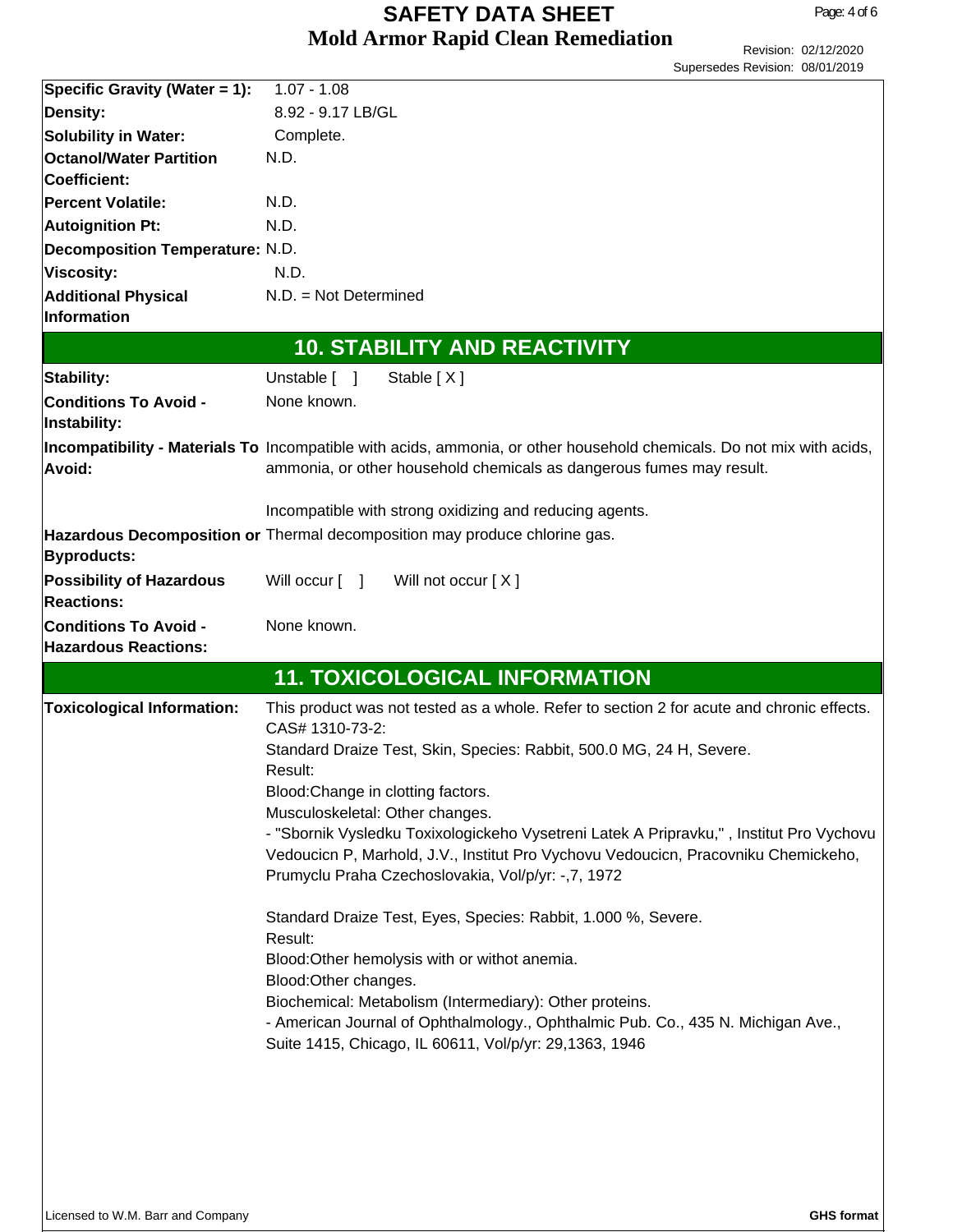Revision: 02/12/2020 Supersedes Revision: 08/01/2019

Page: 5 of 6

| CAS#      | <b>Hazardous Components (Chemical Name)</b>          | <b>NTP</b> | <b>IARC</b> | <b>ACGIH</b> | OSHA |
|-----------|------------------------------------------------------|------------|-------------|--------------|------|
| 7681-52-9 | Sodium hypochlorite {Hypochlorous acid, sodium salt} | n.a.       | n.a.        | n.a.         | n.a. |
| 1310-73-2 | Sodium hydroxide {Caustic soda; Lye solution}        | n.a.       | n.a.        | n.a.         | n.a. |

#### **12. ECOLOGICAL INFORMATION**

**Information:**

**General Ecological** This product was not tested as a whole.

# **13. DISPOSAL CONSIDERATIONS**

**Waste Disposal Method:** Dispose of in accordance with local, state, and federal laws.

## **14. TRANSPORT INFORMATION**

#### **LAND TRANSPORT (US DOT):**

**DOT Proper Shipping Name:** Not Regulated. **DOT Hazard Class: UN/NA Number:**



#### **MARINE TRANSPORT (IMDG/IMO):**

| <b>IMDG/IMO Shipping Name:</b> | Environmentally hazardous substances, liquid, n.o.s. (sodium hypochlorite)           |                             |     |  |
|--------------------------------|--------------------------------------------------------------------------------------|-----------------------------|-----|--|
| <b>UN Number:</b>              | 3082                                                                                 | <b>Packing Group:</b><br>Ш  |     |  |
| <b>Hazard Class:</b>           |                                                                                      | <b>IMDG Classification:</b> | 9   |  |
| <b>IMDG EMS Number:</b>        | S-F                                                                                  | <b>IMDG MFAG Number:</b>    | 7.8 |  |
| <b>IMDG EMS Page:</b>          |                                                                                      | <b>Marine Pollutant:</b>    | Yes |  |
| <b>Additional Transport</b>    | The shipper / supplier may be able to apply one of the following exceptions if allow |                             |     |  |

**Information:**

The shipper / supplier may be able to apply one of the following exceptions if allowed under 49 CFR Regulations: Combustible Liquid, Consumer Commodity, Limited Quantity, Viscous Liquid, Does Not Sustain Combustion, or others, as allowed under 49 CFR Hazmat Regulations. Please consult 49 CFR Subchapter C to ensure that subsequent shipments comply with these exceptions.

# **15. REGULATORY INFORMATION**

# **EPA SARA (Superfund Amendments and Reauthorization Act of 1986) Lists**

| <b>CAS#</b> | <b>Hazardous Components (Chemical Name)</b>             | S. 302 (EHS)                       | S. 304 RQ          | S. 313 (TRI) |
|-------------|---------------------------------------------------------|------------------------------------|--------------------|--------------|
| 7681-52-9   | Sodium hypochlorite {Hypochlorous acid, sodium<br>salt} | No                                 | <b>Yes 100 LB</b>  | No.          |
| 1310-73-2   | Sodium hydroxide {Caustic soda; Lye solution}           | No                                 | <b>Yes 1000 LB</b> | No           |
|             |                                                         |                                    |                    |              |
| ∣CAS #      | <b>Hazardous Components (Chemical Name)</b>             | <b>Other US EPA or State Lists</b> |                    |              |
| 7681-52-9   | Sodium hypochlorite {Hypochlorous acid, sodium<br>salt} | <b>TSCA: Inventory</b>             |                    |              |